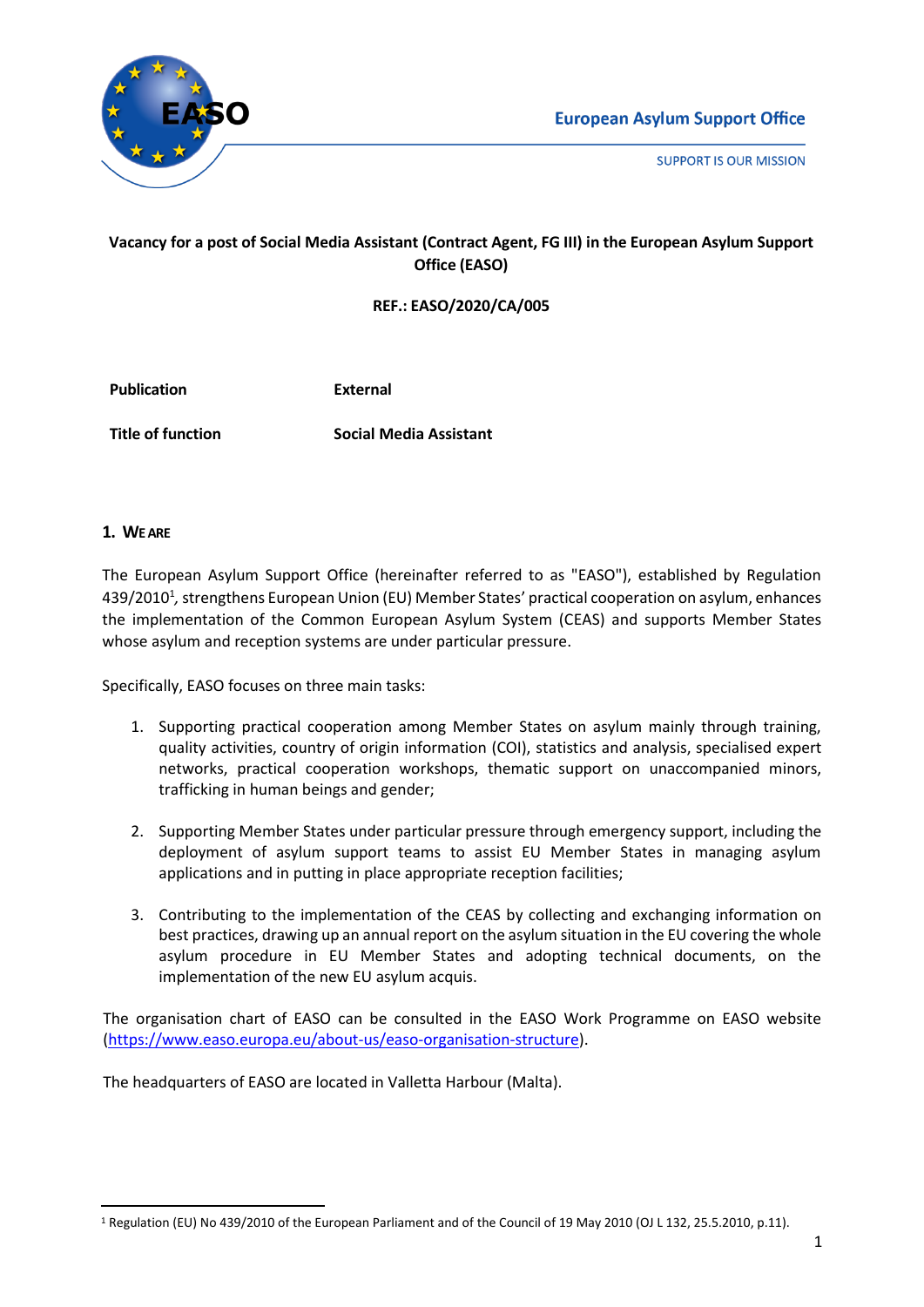

**SUPPORT IS OUR MISSION** 

# **2. WE PROPOSE**

The Social Media Assistant will be working in the Communications and Public Relations Sector within the Communications and Public Relations Unit and will be responsible for the following tasks:

- 1. Manage/Administrate EASO's social media accounts, serving as lead for the Agency's social media presence, producing and curating content that reflects communication priorities and key messages, and that speaks effectively to the audience;
- 2. Monitor and moderate comments on social media posts, intervening as appropriate to answer questions and guide the conversation. This includes replying to direct messages and enquiries, primarily from applicants for international protection;
- 3. Liaise continuously with the Agency's different Centres, Departments and Units, as well as operational offices, to ensure that all elements of EASO's work are given visibility;
- 4. Develop high-impact social media content including graphics, videos and other multimedia formats that effectively informs and engages external audiences and supports communication campaigns;
- 5. Manage contracts with third parties which are used to both promote and gauge/monitor/measure/evaluate the effectiveness/impact of social media content;
- 6. Work very closely with the Spokesperson / Head of Sector / Head of Unit to ensure that EASO's social media presence reinforces communication priorities and the Agency's activities;
- 7. Have direct contact with the Executive Director, particularly relating to her social media presence;
- 8. Keep abreast of new social media tools and trends in order to ensure that EASO's takes full advantage of such developments;
- 9. Collect and analyse social media metrics to gauge/monitor reach, engagement and other performance measures for social media posts, accounts and campaigns, helping to inform results-based decision making and drive the effective use of resources.

# **3. WE LOOK FOR**

# **A) Eligibility criteria**

Candidates will be considered eligible for selection on the basis of the following formal criteria to be fulfilled by the deadline for applications: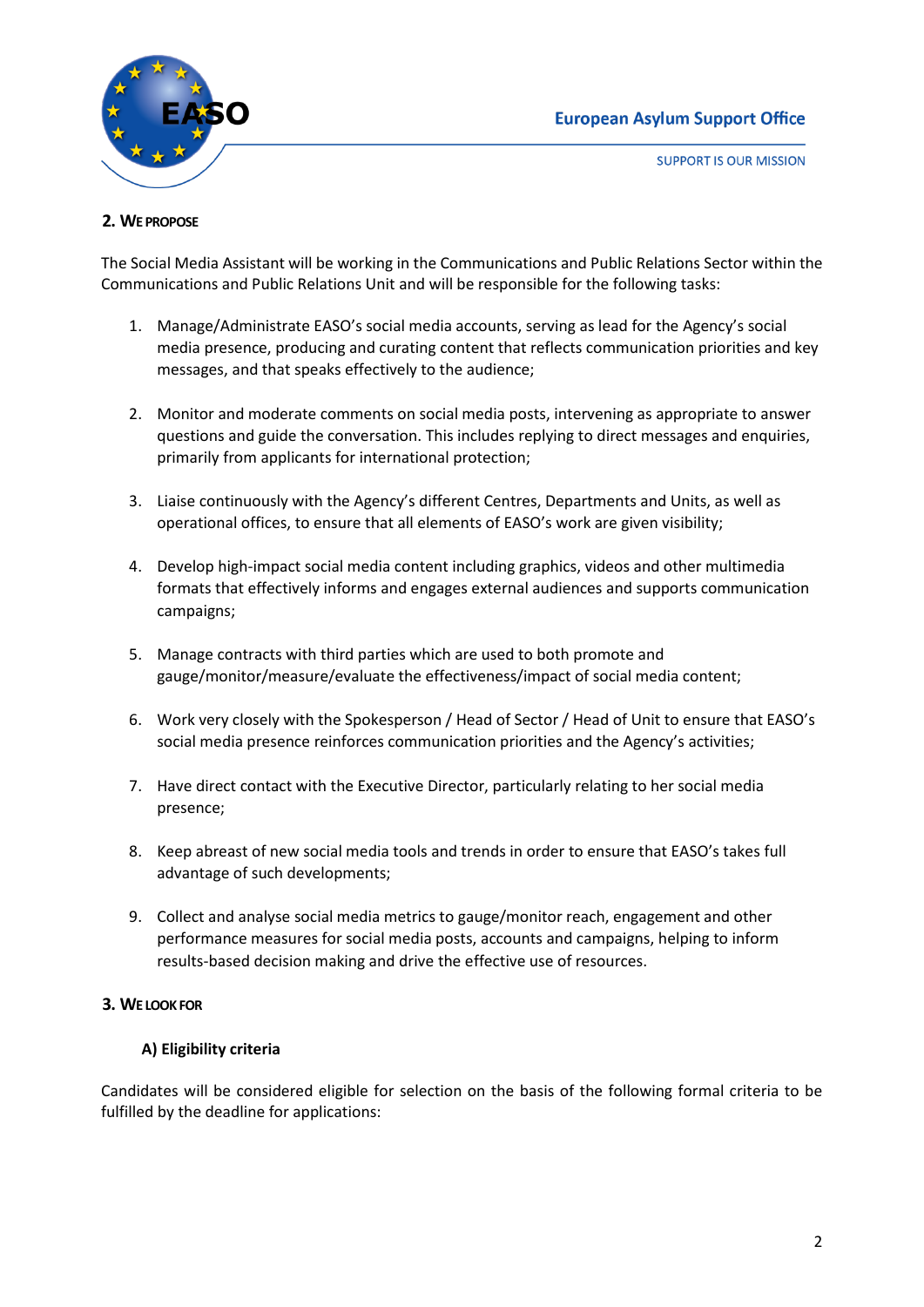# **European Asylum Support Office**



**SUPPORT IS OUR MISSION** 

- 1. A level of education that corresponds to post-secondary education attested by a diploma<sup>2</sup> or a level of education that corresponds to a secondary education attested by a diploma giving access to post-secondary education and appropriate professional experience of 3 years;
- 2. Be nationals of one of the Member States of the European Union, Liechtenstein, Norway and Switzerland;
- 3. Be entitled to their full rights as citizens;
- 4. Have fulfilled any obligations imposed on them by the laws on military service;
- 5. Possess a thorough knowledge (level C1 in all dimensions as per the Common European Framework of Reference for Languages or CEFRL) of one of the official EU languages and a satisfactory knowledge (level B2 in all dimensions as per the CEFRL) of another of these languages to the extent necessary for the performance of the duties pertaining to the post<sup>3</sup>;
- 6. Meet the character requirements for the duties involved<sup>4</sup>;
- 7. Be physically fit to perform the duties linked to the post<sup>5</sup>.

# **B) Selection criteria**

If the eligibility criteria set out in section *A) Eligibility criteria* are met, the candidates' applications will be evaluated on the basis of the following selection criteria. The most suitable candidates will be invited to an interview.

# **Essential**

- 1. Experience producing, editing and disseminating social media / multimedia content for online audiences, ideally for EU Agencies / Institutions, media outlets, international brands, political parties, NGOs, or other international organisations;
- 2. Experience managing online communities and driving social media engagement;
- 3. Experience using advanced tools for online publishing, including content management systems and social media management tools;

<sup>&</sup>lt;sup>2</sup> Only diplomas issued by EU Member State authorities and diplomas recognised as equivalent by the relevant EU Member State bodies are accepted. If the main studies took place outside the European Union, the candidate's qualification must have been recognised by a body delegated officially for the purpose by one of the European Union Member States (such as a national Ministry of Education) and a document attesting so must be submitted if you have been invited for an interview. This will enable the selection board to assess accurately the level of the qualifications.

<sup>&</sup>lt;sup>3</sup> Se[e https://epso.europa.eu/how-to-apply/eligibility\\_en](https://epso.europa.eu/how-to-apply/eligibility_en)

<sup>4</sup> Before the appointment, the successful candidate shall be asked to provide proof of a non-existent criminal record.

<sup>&</sup>lt;sup>5</sup> Before the appointment, the successful candidate shall be medically examined by one of the institutions' medical officers which will enable EASO to ensure that he/she fulfils the requirement stated in Article 28(e) of the Staff Regulations of the Officials of the European Union.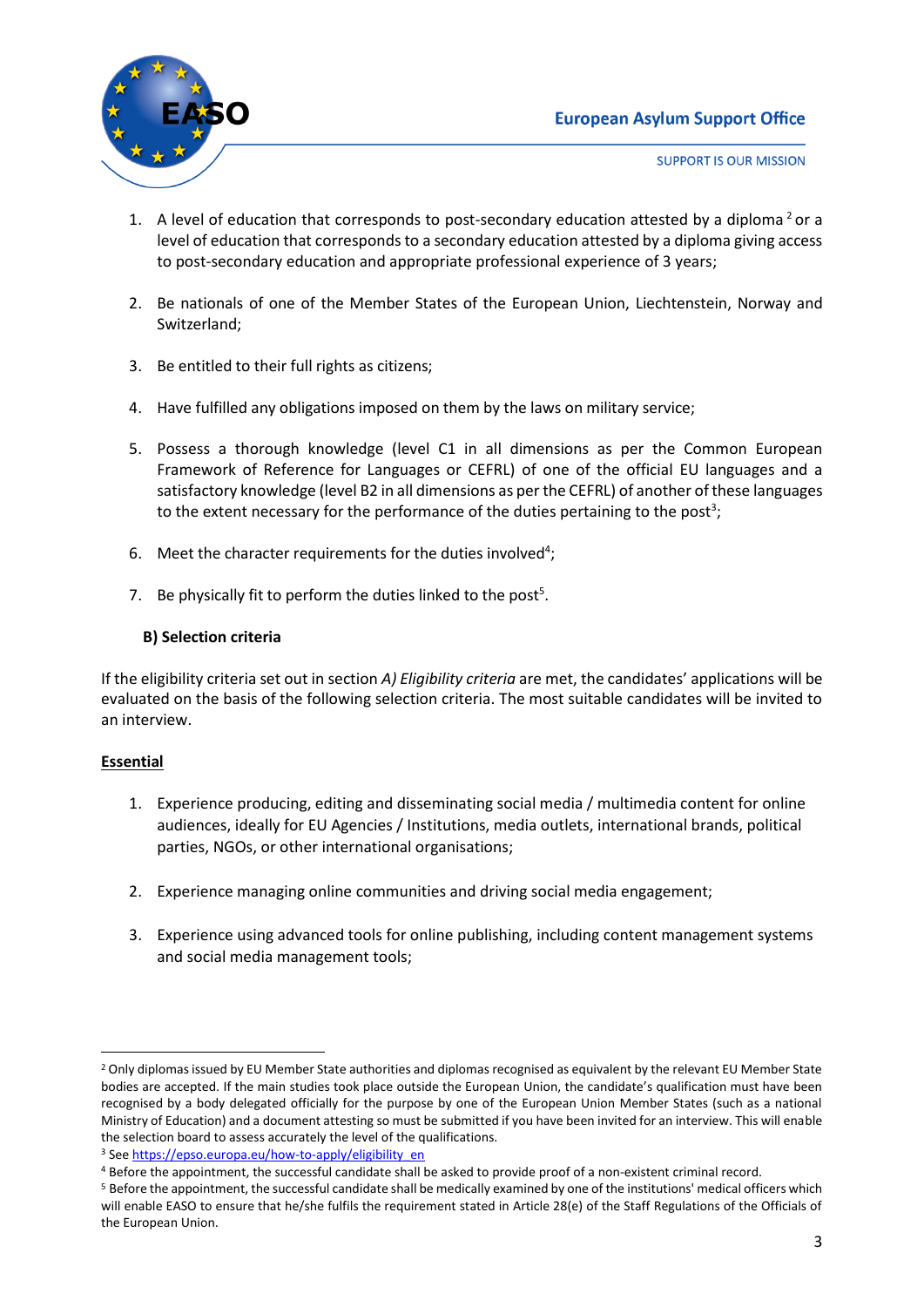

- 4. Experience producing and interpreting web or social media analytics to inform strategies and work plans;
- 5. Fluent / native command of written English. Strong command of spoken English.

# **Advantageous**

- 1. Professional familiarity on the working methods of EU Institutions and/or within the EU's legislative procedures, including with the financial and procurement rules;
- 2. Experience working on the EU's migration, asylum policies and/or JHA policy areas;
- 3. Experience in web content management.

### **Evaluation during interviewing process**

Candidates invited to the interviewing process (interview and written test) will be assessed based on the essential and advantageous criteria described in this Section<sup>6</sup>, and the following additional criteria relevant to the post:

- 1. Ability to use electronic office equipment and applications (word processing, spread sheets, presentations, electronic communication, internet etc.);
- 2. Ability to work under pressure and meet deadlines on multiple tasks;
- 3. Excellent analytical capabilities and problem-solving skills;
- 4. Good communication skills and well developed interpersonal skills;
- 5. Strong service-oriented attitude and flexibility;
- 6. Accuracy and attention to details;
- 7. Knowledge of the mission and organisation of EASO.

#### **4. SELECTION AND APPOINTMENT**

The Regulation which provides the legal basis for EASO was adopted in May 2010 (Official Journal of the European Union L 132 of 29.5.2010).

Eligibility of candidates will be assessed by a Selection Committee according to compliance with all eligibility criteria by the closing date for the submission of applications.

<sup>&</sup>lt;sup>6</sup> If applicable. Some of the selection criteria, which cannot be tested during the interview/test phase (like for example postgraduate degrees), will be excluded from the assessment during the interview/test phase.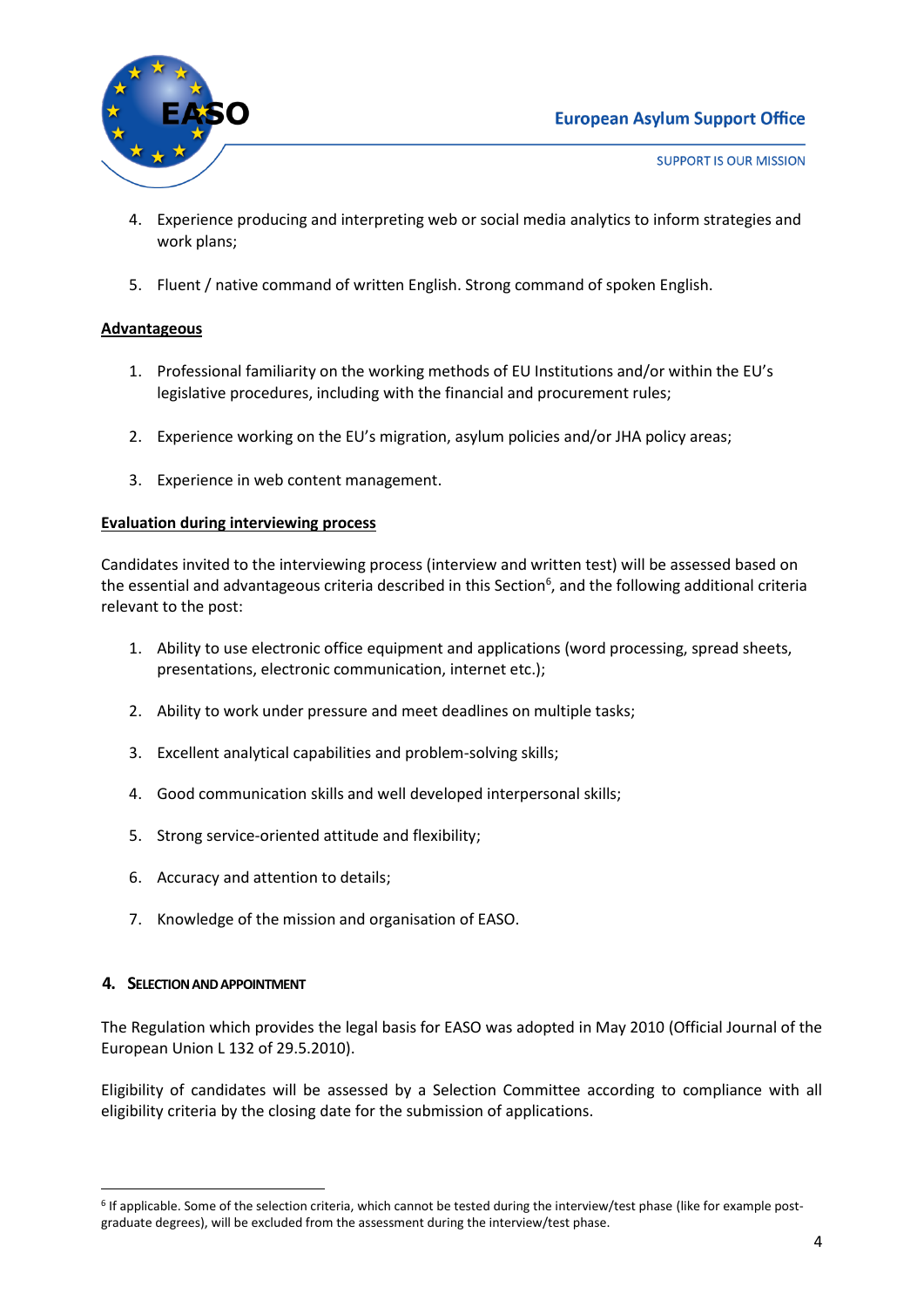# **European Asylum Support Office**



**SUPPORT IS OUR MISSION** 

The applications of the eligible candidates will also be assessed against the selection criteria. Following this assessment, the best ranking candidates may be invited for a written competency test and an interview, which will be held in English.

The interview will consist of the following components:

- General aptitude and language abilities to the extent necessary for the performance of their duties in accordance with Article 12.2(e) of the Conditions of Employment of other Servants of the European Union (CEOS);
- Specific competences with reference to the applicants' profiles in line with the selection criteria of the present Vacancy Notice.

Candidates invited to an interview will be required to bring **originals and copies** of the documents listed below:

- A document proving their citizenship (e.g. passport);
- Certificates attesting their educational and professional qualifications, in particular those giving access to the profile in question;
- Documentation evidencing the professional experience acquired after the obtaining the qualification that enabled the candidate to be eligible for the post. The documents must clearly indicate exact dates of employment (start date and end date), type of employment (part-time or full-time) and the nature of the duties carried out.

# **Important note:**

Due to the current COVID-19 situation, this selection procedure may be organised online. In such case, further information will be provided by EASO to candidates invited for an interview regarding the practical modalities for the assessment and the presentation of the above requested documents.

The Selection Committee will propose a shortlist of successful candidates to the Appointing Authority. These will then propose the most suitable candidate and establish a reserve list for the post in question. Candidates shall note that inclusion on the reserve list does not guarantee recruitment. Recruitment will be based on availability of posts and budget.

The reserve list for this post will be valid until 31 December 2020 and may be extended at the discretion of the Appointing Authority.

Prior to signing the contract, the successful candidate will be asked to undergo a compulsory medical examination by one of the institutions' medical officers which will enable EASO to ensure that he/she fulfils the requirement stated in Article 28(e) of the Staff Regulations of the Officials of the European Union.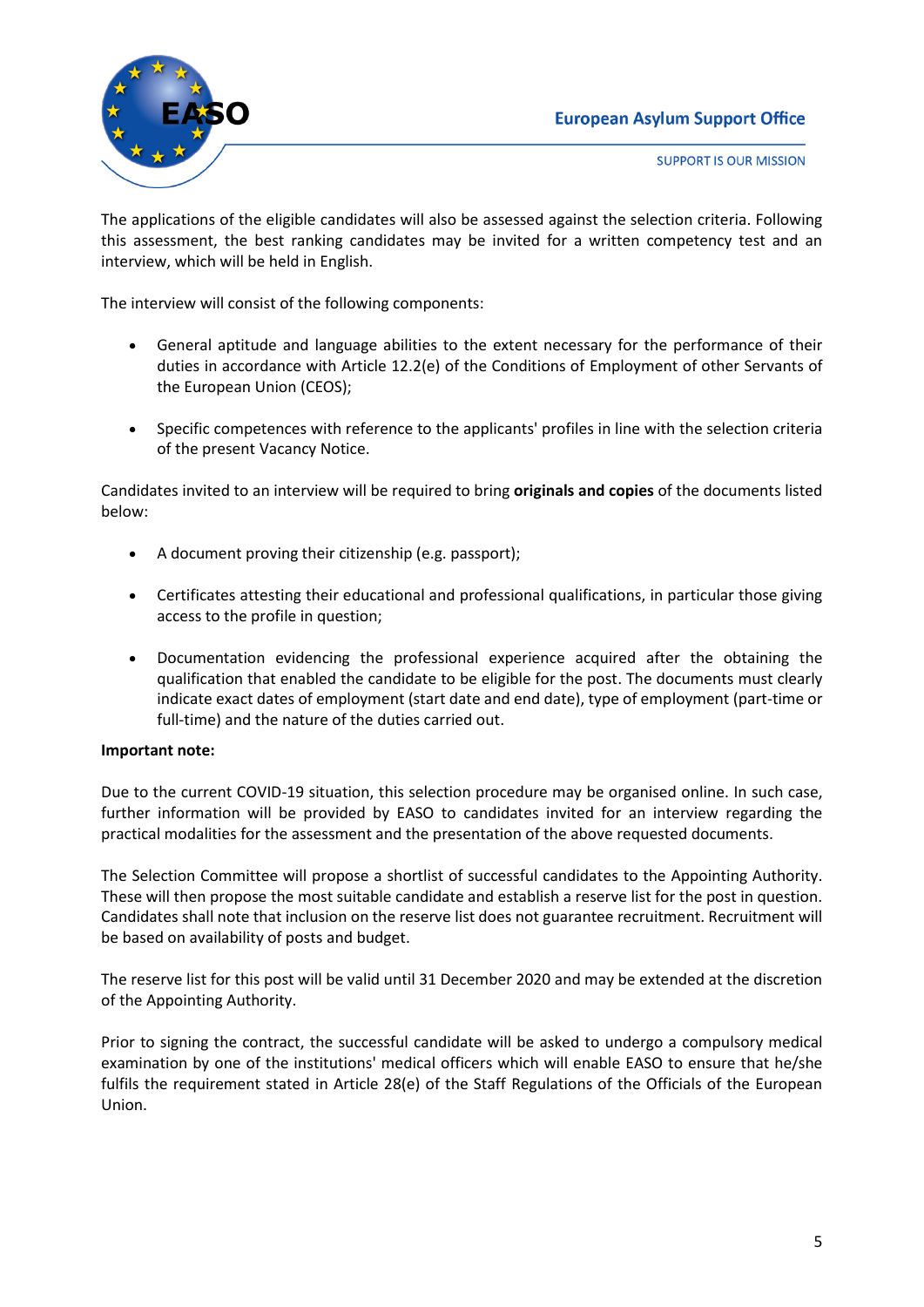



**SUPPORT IS OUR MISSION** 

# **5. EQUAL OPPORTUNITIES**

EASO applies an equal opportunities policy and accepts applications without discriminating on the basis of gender, race, colour, ethnic or social origin, genetic features, language, religion, political or any other opinion, membership of a national minority, property, birth, disability, age or sexual orientation.

### **6. CONDITIONS OF EMPLOYMENT**

The Contract Agent will be appointed by the Executive Director, upon recommendation of the Selection Committee, following the selection procedure.

He/she will be recruited as a Contract Agent according to Article 3a of the CEOS for a period of 3 years which may be renewed. The Contract Agent post in question will be placed in group FG III.

Successful candidates who are recruited will undergo an initial probation period of nine months.

The pay for a **Contract Agent FG III (grade 8, step 1)** consists of a basic salary of **EUR 2,758.47** weighted by the correction coefficient (for Malta currently 92.0%) supplemented with various allowances, where appropriate, such as expatriation and family allowances. The salaries of staff members are subject to a European Union tax deducted at source. Staff members are exempt from national tax on salary and are members of the European Union social security and pension schemes.

For further information on working conditions of Contract Agents please refer to CEOS: <http://eur-lex.europa.eu/LexUriServ/LexUriServ.do?uri=CONSLEG:1962R0031:20140101:EN:PDF>

The place of employment is **Valletta Harbour (Malta)**.

#### **7. APPLICATION PROCEDURE**

For applications to be valid, candidates shall:

- Use the official application form provided on the EASO website. The candidate is requested to fully complete all sections of the application form in English;
- Only EASO application forms sent to [applications@easo.europa.eu](mailto:applications@easo.europa.eu) will be accepted, any other CV format or email address or other channel will not be accepted.
- The subject of the e-mail should include the reference of this vacancy, followed by the candidate's surname. Only EASO application forms indicating a correct reference number and job title will be accepted.

Incomplete applications will be disqualified and treated as non-eligible. Candidates who use the same application to apply for more than one post will also be disqualified. Application forms must be modified according to the post in question.

Please note that the selection process may take several months.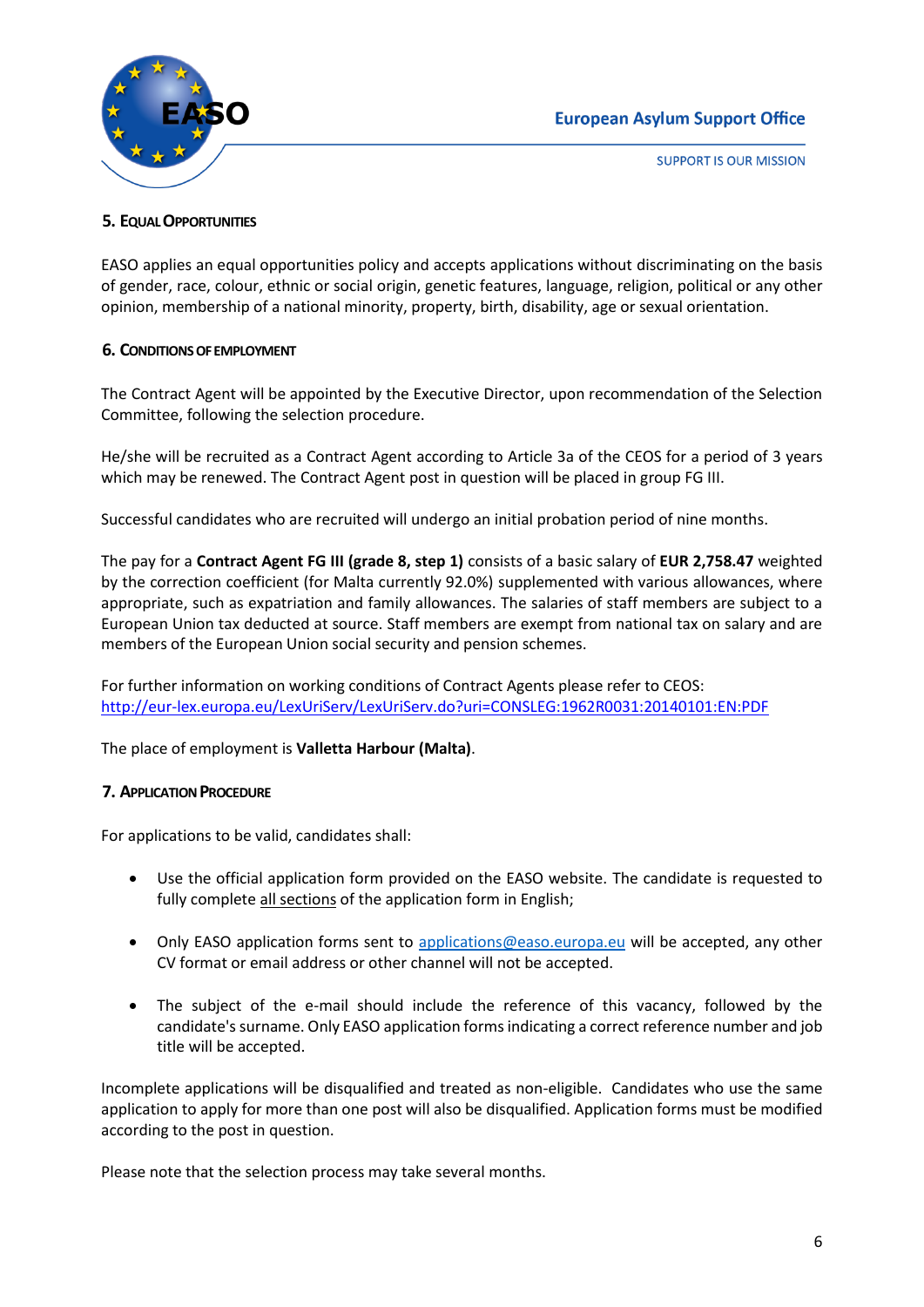# **European Asylum Support Office**



**SUPPORT IS OUR MISSION** 

In order to facilitate the selection process, all correspondence to candidates concerning this vacancy will be in English**<sup>7</sup>** .

Candidates should not approach, directly or indirectly, the Selection Committee under any circumstances in relation to this recruitment process. The Appointing Authority reserves the right to disqualify any candidate who disregards this instruction.

# **Closing date:**

The closing date for submission of the applications is **3 August 2020 at 13:00h** (Malta time). EASO will disregard any application received after that date and time.

Applicants are strongly advised **not to wait until the date of the deadline** to submit their applications. EASO is not held responsible for any delays in submission of applications due to technical difficulties or any other factors that may arise.

**If a candidate is found to have provided false information at any stage in the selection procedure, EASO is within its capacity to disqualify the candidate in question.**

### **8. DATA PROTECTION**

The purpose of processing of the data submitted by the candidate is to manage the application(s) of the candidate in view of a possible selection and recruitment at EASO.

EASO does not make public the names of successful candidates on reserve lists. However, it is possible that, for the purposes of recruitment and related planning purposes, members of the EASO management team may have access to reserve lists and, in specific cases, to the application form of a candidate (without supporting documents, which are kept in confidence by the personnel department). Application files of non-recruited candidates are kept for two years from the expiry date of the reserve list after which time they are destroyed.

The personal information requested will be processed in line with [Regulation \(EU\) 2018/1725](https://eur-lex.europa.eu/legal-content/EN/TXT/?uri=CELEX%3A32018R1725) of the European Parliament and of the Council of 23 October 2018 on the protection of natural persons with regard to the processing of personal data by the Union institutions, bodies, offices and agencies and on the free movement of such data, and repealing Regulation (EC) No 45/2001 and Decision No 1247/2002/ECText with EEA relevance.

# **9. APPEAL PROCEDURES**

Pursuant to Article 90(2) of the Staff Regulations of Officials and the Conditions of Employment of Other Servants of the European Union, a candidate may submit a complaint against an act affecting him/her adversely. The complaint must be submitted within 3 months from the date of notification to the following address:

<sup>&</sup>lt;sup>7</sup> In case there are discrepancies between the different linguistic versions, the English version should be taken as the correct version